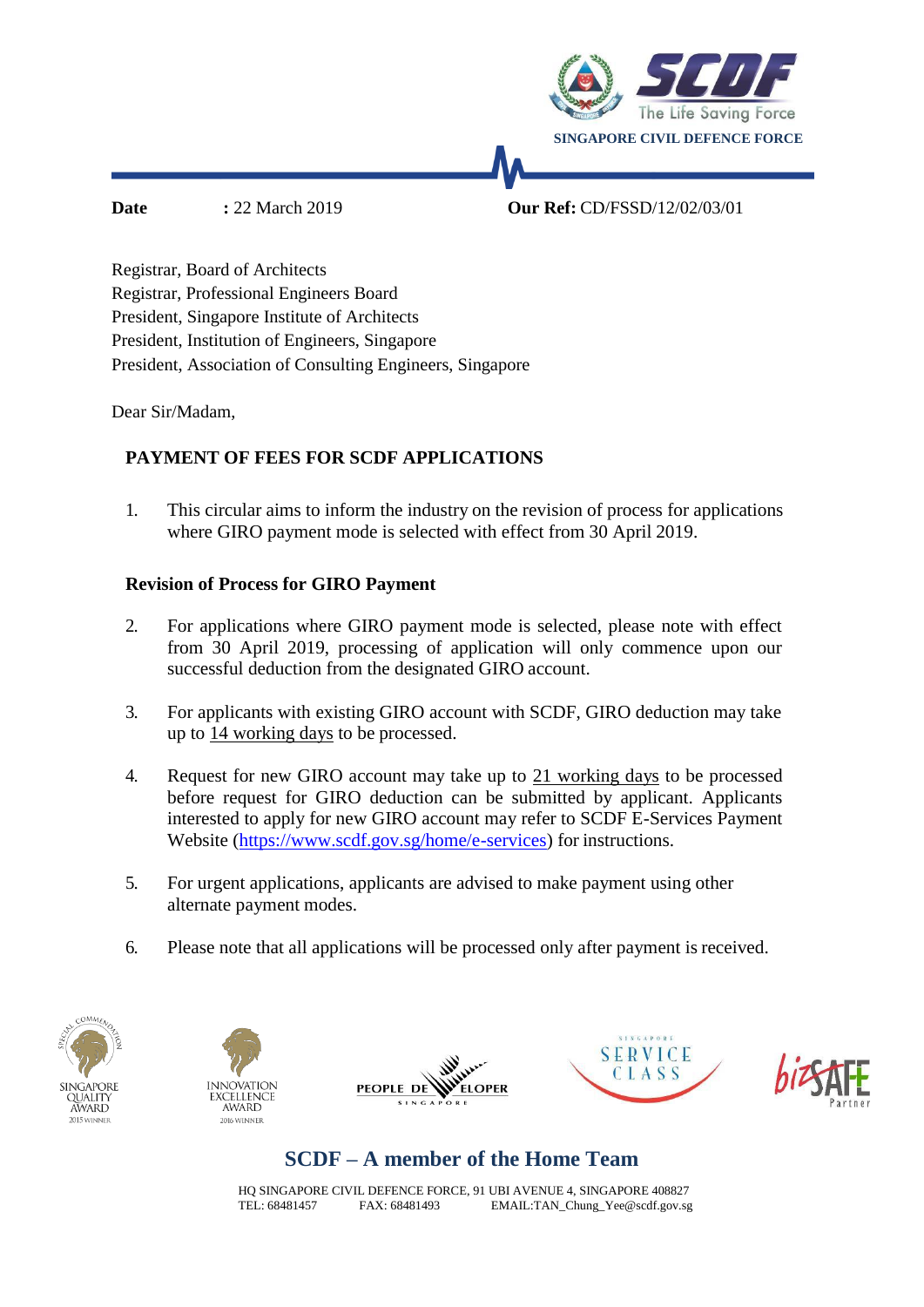

#### **Current Mode of Payments**

7. The following lists the current payment modes available for SCDF applications:

#### At SCDF E-Services Payment Website:

- a. Credit Card
- b. eNETS
- c. GIRO
- d. Journal Adjustment Voucher (For Ministries only)

#### At HQ SCDF Customer Service Centre:

- a. Credit Card
- b. NETS
- c. Cashcard
- d. Cheque (only for Plan fees with amount greater than \$1000)
- 8. Please convey the contents of this circular to members of your Institution/Association/Board. This circular is also available in CORENET-e-Info: [http://www.corenet.gov.sg/einfo.](http://www.corenet.gov.sg/einfo)
- 9. For any inquiry or clarification, please contact Ms Stephanie Soh at 68481603 or MAJ Tan Chung Yee at 68481457.

Yours faithfully

(transmitted via email)

MAJ Tan Chung Yee for Commissioner Singapore Civil Defence Force











# **SCDF – A member of the Home Team**

HQ SINGAPORE CIVIL DEFENCE FORCE, 91 UBI AVENUE 4, SINGAPORE 408827 TEL: 68481457 FAX: 68481493 [EMAIL:TAN\\_Chung\\_Yee@scdf.gov.sg](mailto:TAN_Chung_Yee@scdf.gov.sg)